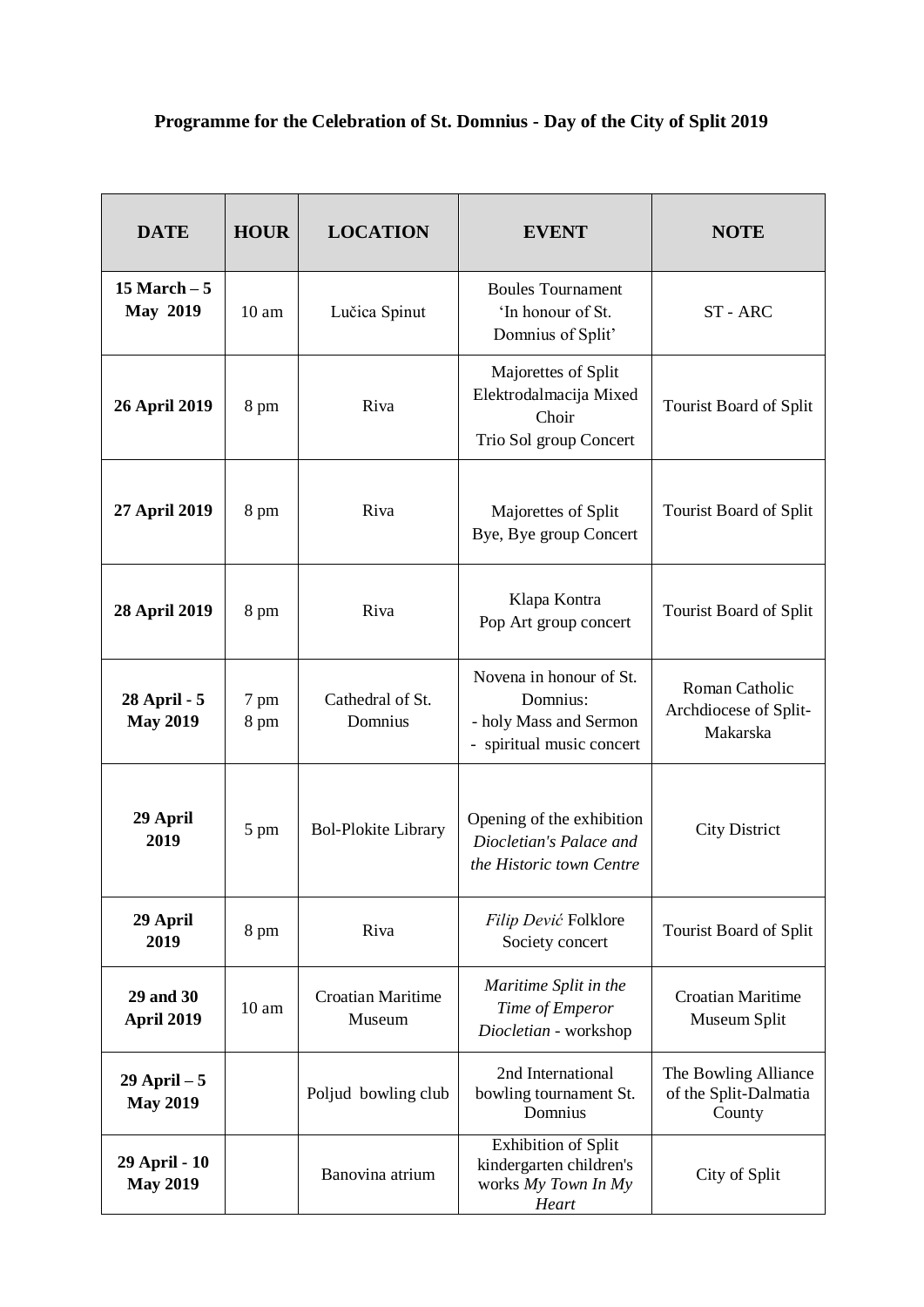| 30 April - 5<br><b>May 2019</b> | all day                | Riva                                                     | Domestic Split Festival                                                                                                                                                                               | Spalatum D.M.C.                                                                    |
|---------------------------------|------------------------|----------------------------------------------------------|-------------------------------------------------------------------------------------------------------------------------------------------------------------------------------------------------------|------------------------------------------------------------------------------------|
| <b>30 April 2019</b>            | $10 \text{ am}$        | Ravne njive library                                      | Model of the palace<br>The city was born out of<br>the palace                                                                                                                                         | <b>City District</b>                                                               |
| <b>30 April 2019</b>            | $10 \text{ am}$        | Riva                                                     | Children's programme<br>Let the waterfront be<br>decked with flowers                                                                                                                                  | Tourist Board of Split                                                             |
| <b>30 April 2019</b>            | $4.30 -$<br>9.30<br>pm | Riva                                                     | Waste is not garbage!                                                                                                                                                                                 | <b>Association Sunce</b>                                                           |
| 1 - 7 May 2019                  |                        | <b>Brda Chess Club</b>                                   | Open Chess Tournament<br>Sudamja 2019                                                                                                                                                                 | <b>Brda Chess Club</b>                                                             |
| 1 May 2019                      | 8 pm                   | Riva                                                     | <b>Brodosplit Folklore</b><br>Association concert                                                                                                                                                     | Tourist Board of Split                                                             |
| 2 May 2019                      | 10 <sub>am</sub>       | Marulić Department<br>for Children and<br>Youth          | The story of the city-<br>educative presentation                                                                                                                                                      | Marko Marulić City<br>Library                                                      |
| 2 May 2019                      | 12.00<br>pm            | Ethnographic<br>Museum Split                             | Opening of the exhibition<br><b>HUNCHBACKED</b><br>MOTHER, BEAUTIFUL<br>CHILDREN, FRANTIC<br><b>GRANDCHILDREN -</b><br>on VINE, GRAPES<br><b>AND WINE</b><br>Authors: Ida Jakšić and<br>Ivana Vuković | Ethnographic Museum<br>Split                                                       |
| 2 May 2019                      | 6 pm                   | City Youth Theatre                                       | Promotion of J. Škare's<br>book Druge beside                                                                                                                                                          | Jovica Škaro                                                                       |
| 2 May 2019                      | 7 pm                   | Diocletian's Palace<br>south-eastern tower<br>(Hrvojeva) | The opening of the photo<br>exhibition New Horizons                                                                                                                                                   | <b>Astor College</b><br>Dover/UK and 1.<br>gimnazija Split<br>City Museum of Split |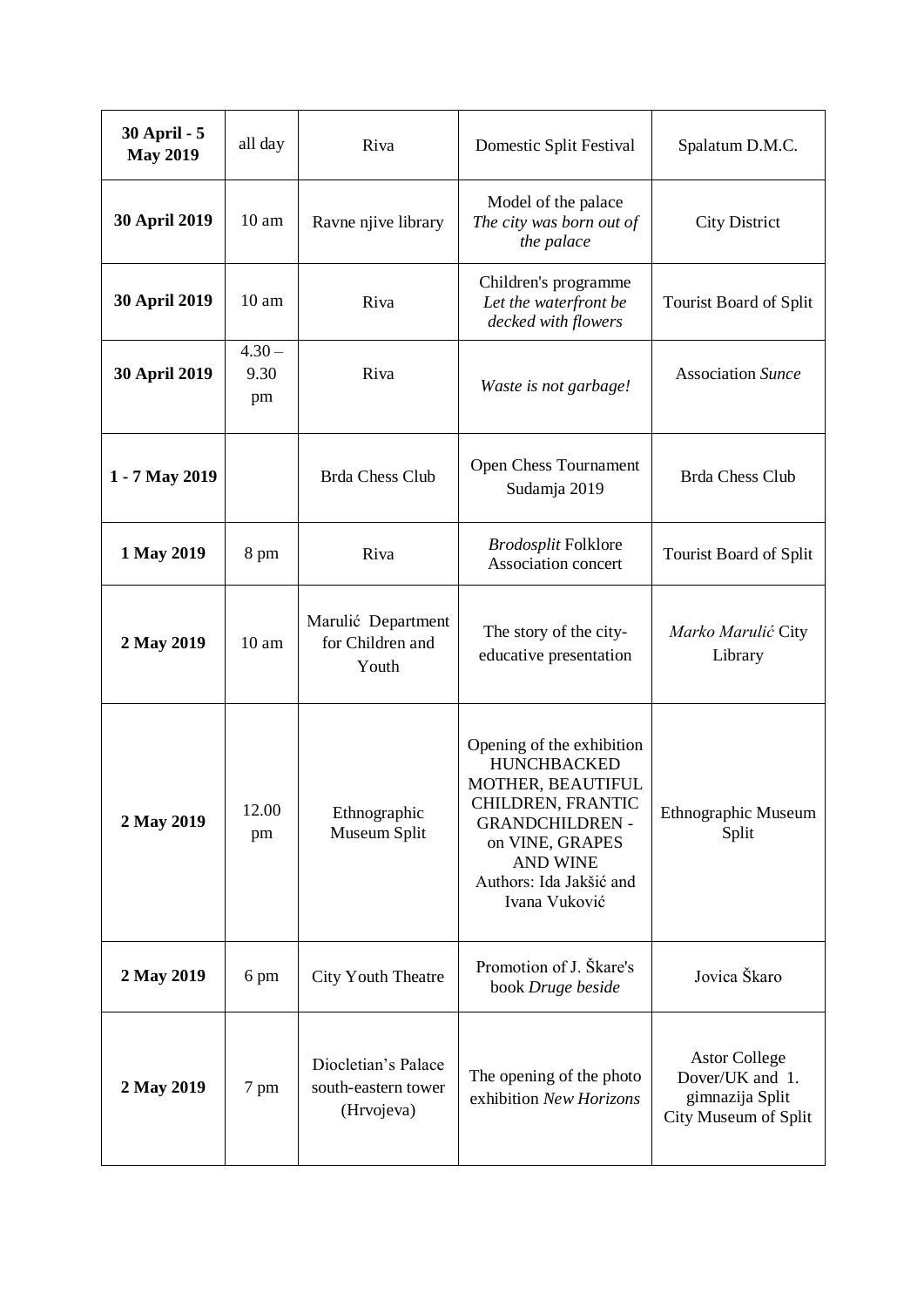| 2 May 2019          | 8 pm             | <b>Art Gallery</b>                        | Inauguration of the<br>sculptor's setting in the<br>museum environment:<br>Slavomir Drinković,<br>Knot, 1987, 1999<br>Gorki Žuvela, On behalf<br>of myself, 2014<br>Kosta Bogdanovic,<br>Hephaestos pillar, in<br>1987 | <b>Art Gallery</b>                               |
|---------------------|------------------|-------------------------------------------|------------------------------------------------------------------------------------------------------------------------------------------------------------------------------------------------------------------------|--------------------------------------------------|
| 2 May 2019          | 8 pm             | <b>Croatian National</b><br>Theatre Split | <b>Evening of Dalmatian</b><br>Klapa                                                                                                                                                                                   | Tourist Board of Split                           |
| 2 May 2019          | 8 pm             | Riva                                      | Providenca group concert                                                                                                                                                                                               | Tourist Board of Split                           |
| 2 and 3 May<br>2019 | 8.30<br>pm       | Uvodića širina                            | The Feast of the Holy<br>Cross                                                                                                                                                                                         | Varoš City District<br>Tourist Board of Split    |
| 3 - 5 May 2019      |                  |                                           | 9th International Cup of<br>St. Domnius in sport<br>fishing                                                                                                                                                            | Zenta Sport Fishing<br>Club                      |
| 3 May 2019          | 9 am             | Croatian rowing<br>club Gusar             | Open Championship of<br>Split-Dalmatia County<br>for Primary and<br><b>Secondary Schools</b>                                                                                                                           | Split University<br><b>Sports Association</b>    |
| 3 May 2019          | 10 <sub>am</sub> | Dioklecijan Gallery                       | Opening the exhibition<br>Churches in the<br><b>Historical Core</b>                                                                                                                                                    | City Museum of Split                             |
| 3 May 2019          | $11 \text{ am}$  | Matejuška                                 | Inauguration of the<br>sculptor's setting in the<br>natural environment:<br>Slavomir Drinkovic, Let<br>me pass                                                                                                         | <b>Art Gallery</b>                               |
| 3 May 2019          | 8 pm             | Diocletian Palace<br>substructures        | The opening of the<br><b>Festival of Flowers</b>                                                                                                                                                                       | Association of<br>Craftsmen Split<br>City Museum |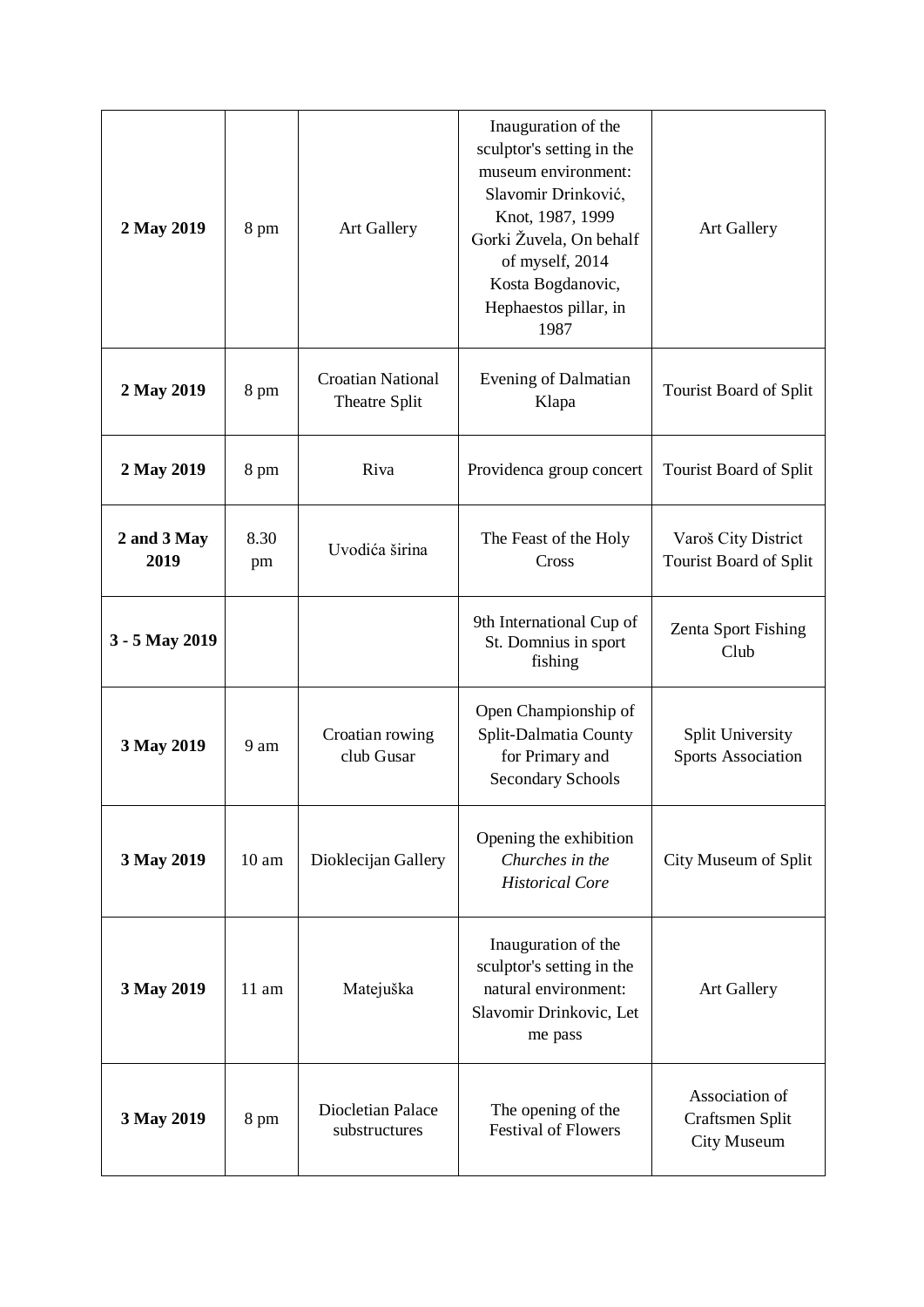| 3 May 2019          | 8 pm             | Medical School Hall                       | Concert of the Symphony<br>Orchestra of Students at<br>the University of Utrecht,<br>Kingdom of the<br>Netherlands         | Embassy of the<br>Kingdom of the<br>Netherlands in the<br>Republic of Croatia<br>The Dutch Consulate<br>in Split |
|---------------------|------------------|-------------------------------------------|----------------------------------------------------------------------------------------------------------------------------|------------------------------------------------------------------------------------------------------------------|
| 3 May 2019          | 8 pm             | Riva                                      | Jedinstvo Folklore<br>Society concert                                                                                      | Tourist Board of Split                                                                                           |
| 3 May 2019          | 9 pm             | Meštrović Gallery                         | Opening ceremony of the<br>18th International<br>Rowing Regatta of St.<br>Domnius                                          | Split University<br><b>Sports Association</b>                                                                    |
| 3 and 4 May<br>2019 | 8 pm             | <b>Croatian National</b><br>Theatre       | Operetta Spli'ski akvarel                                                                                                  | <b>Croatian National</b><br>Theatre                                                                              |
| 4 May 2019          | 9 am             | <b>Croatian Rowing</b><br>Club Gusar      | <b>International Rowing</b><br>Regatta of universities                                                                     | Split University<br><b>Sports Association</b>                                                                    |
| 4 May 2019          |                  |                                           | St. Domnius Regatta                                                                                                        | Zenta Sailing Club                                                                                               |
| 4 May 2019          | 10 <sub>am</sub> | Riva                                      | The Srce Association<br>Programme on the<br>National Day of Cerebral<br>Paralysis<br>"Heart on the<br>Waterfront"          | The Srce Association                                                                                             |
| 4 May 2019          | $11 \text{ am}$  | Old City Hall                             | Opening of the exhibition<br><b>Behind the Closed Doors</b><br>Motives of Split from the<br>holdings of the Art<br>Gallery | Art Gallery                                                                                                      |
| 4 May 2019          | $12 \text{ pm}$  | <b>Croatian National</b><br>Theatre Split | Celebration on the<br>occasion of the 50th<br>anniversary of the<br><b>Association of Craftsmen</b><br>Split               | Association of<br>Craftsmen Split                                                                                |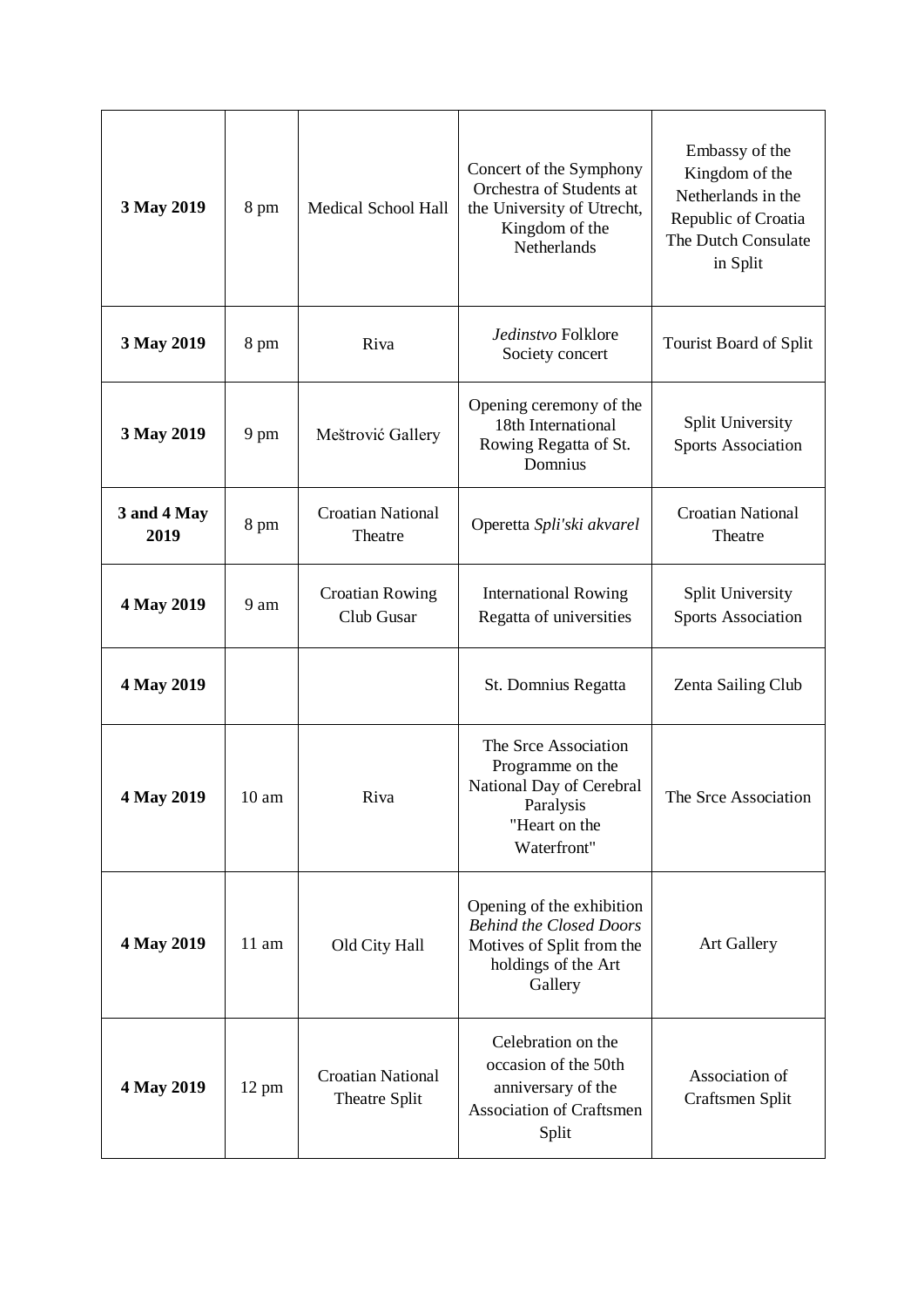| 4 May 2019          | $3-7$ pm        | Matejuška                                 | Gastro offer of Croatian<br>craftsmen                                                              | Association of<br>Craftsmen Split                   |
|---------------------|-----------------|-------------------------------------------|----------------------------------------------------------------------------------------------------|-----------------------------------------------------|
| 4 May 2019          | 8 pm            | <b>Medical School Hall</b>                | Concert of Brodosplit<br>and Gladsaxe Folkekor<br>choirs                                           | Gladsaxe, Denmark<br><b>Musical Youth Split</b>     |
| 4 May 2019          | 8 pm            | Riva                                      | Disco Inferno Magic<br>group concert                                                               | Tourist Board of Split                              |
| 4 and 5 May<br>2019 |                 | Poljud Swimming<br>Pools                  | Swim Contest 'Grdelini<br>sv. Duje'                                                                | Grdelin Swimming<br>Club                            |
| 4 and 5 May<br>2019 |                 |                                           | Regatta Split 1700- class<br>optimist                                                              | <b>Split Sailing Club</b>                           |
| 4 May 2019          | 8.30<br>pm      | Peristil                                  | Sudamja Fest - concert of<br>spiritual music in honour<br>of St. Domnius                           | Roman Catholic<br>Archdiocese of Split-<br>Makarska |
| 4 May 2019          | 9 pm            | Gat sv. Nikole                            | Announcement of the<br>winner of the university<br>rowing racing in Spinut<br>and Lighthouse disco | Split University<br><b>Sports Association</b>       |
| 5 May 2019          | 12.30<br>pm     | <b>City Port</b>                          | 18th St. Domnius<br><b>International Boat Race</b><br>of the Legends : Oxford-<br>Cambridge-Split  | Split University<br><b>Sports Association</b>       |
| 5 May 2019          | 1.30<br>pm      | Peristil                                  | Announcing the winner<br>of a rowing legends race                                                  | Split University<br><b>Sports Association</b>       |
| 5 May 2019          | 8 pm            | Riva                                      | Flores Aquestic group<br>concert                                                                   | Tourist Board of Split                              |
| 6 May 2019          | $10 \text{ pm}$ | <b>Croatian National</b><br>Theatre Split | The City Council's<br>solemn session and the<br>city awards ceremony                               | City of Split                                       |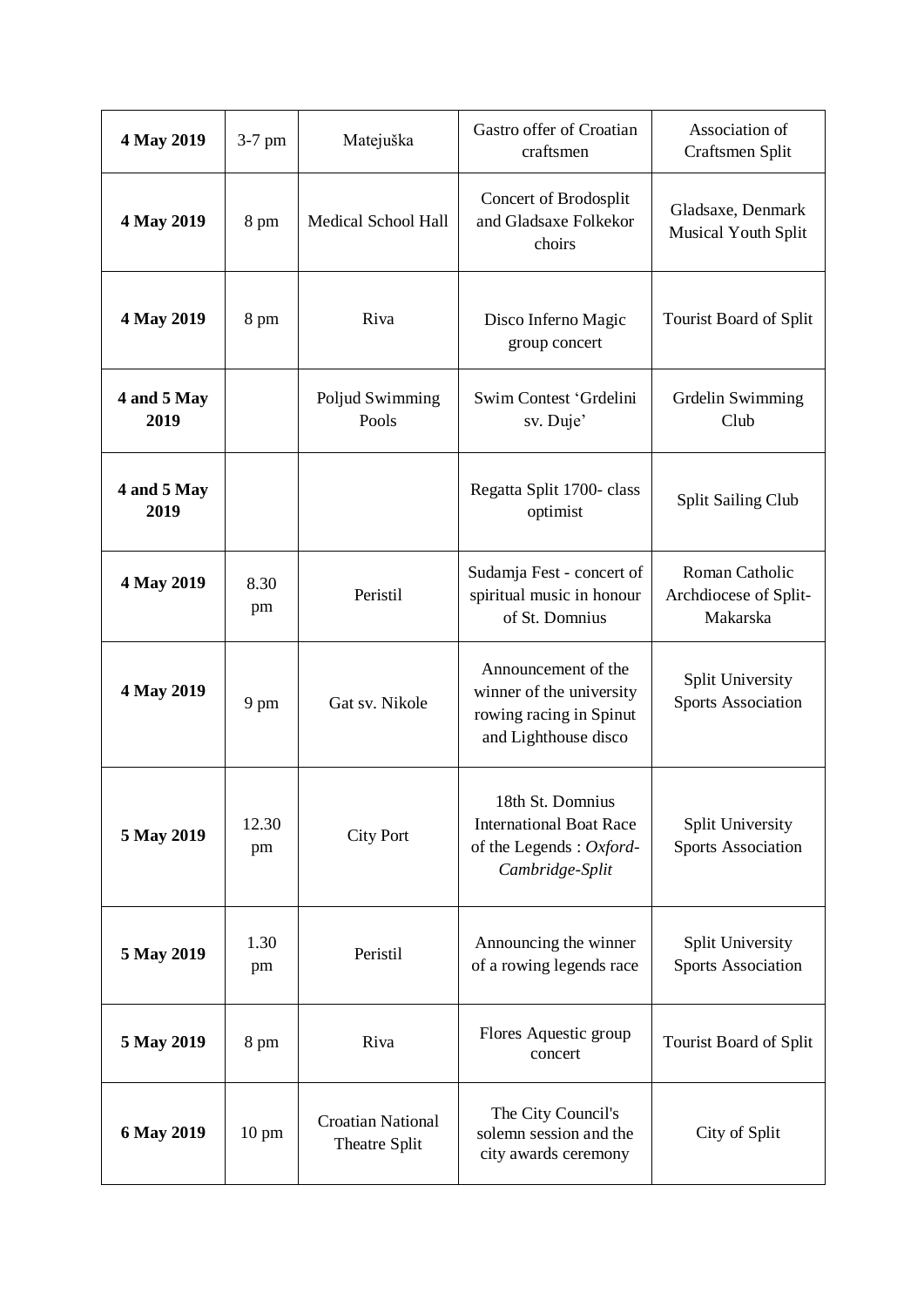| 6 May 2019          | $12 \text{ pm}$  | Banovina                                            | Anniversary celebration                                                                                | City of Split                                       |
|---------------------|------------------|-----------------------------------------------------|--------------------------------------------------------------------------------------------------------|-----------------------------------------------------|
| 6 May 2019          | 6 pm             | Cathedral of St.<br>Domnius                         | Opening of the reliquary<br>of St. Domnius and the<br>festive Evening Mass                             | Roman Catholic<br>Archdiocese of Split-<br>Makarska |
| 6 May 2019          | 7 pm             | Marko Marulić City<br>Library                       | Opening of watercolour<br>exhibition St. Duje, the<br>star over Split                                  | Likos Society                                       |
| 6 May 2019          | 7.30<br>pm       | Peristil                                            | Festival of historical<br>forces and organizations<br>of intangible cultural<br>heritage               | City of Split                                       |
| 6 May 2019          | 8 pm             | Riva                                                | <b>Classical Evening:</b><br>Music Forever and<br><b>Spalato Quartets</b>                              | Tourist Board of Split                              |
| 6 May 2019          | 9 pm             | Peristil-Hrvojeva-<br>Marmontova-Trg<br>Gaje Bulata | Parade of brass bands,<br>historical forces and<br>organizations of<br>intangible cultural<br>heritage | City of Split                                       |
| 6 and 7 May<br>2019 | All day          | Riva                                                | Sudamja (St. Domnius<br>Day) Fair                                                                      | Tourist Board of Split<br>St Arc                    |
| 7 May 2019          | 10 <sub>am</sub> | Peristil - Riva                                     | The ceremonial<br>procession and the holy<br>mass at Riva                                              | Roman Catholic<br>Archdiocese of Split-<br>Makarska |
| 7 May 2019          | 12.15<br>pm      | Matejuška                                           | Dubrovnik thrombies<br>salvo                                                                           | City of Split                                       |
| 7 May 2019          | 12.30<br>pm      | Fish Market                                         | Food and Drink Feast                                                                                   | ŠKMER                                               |